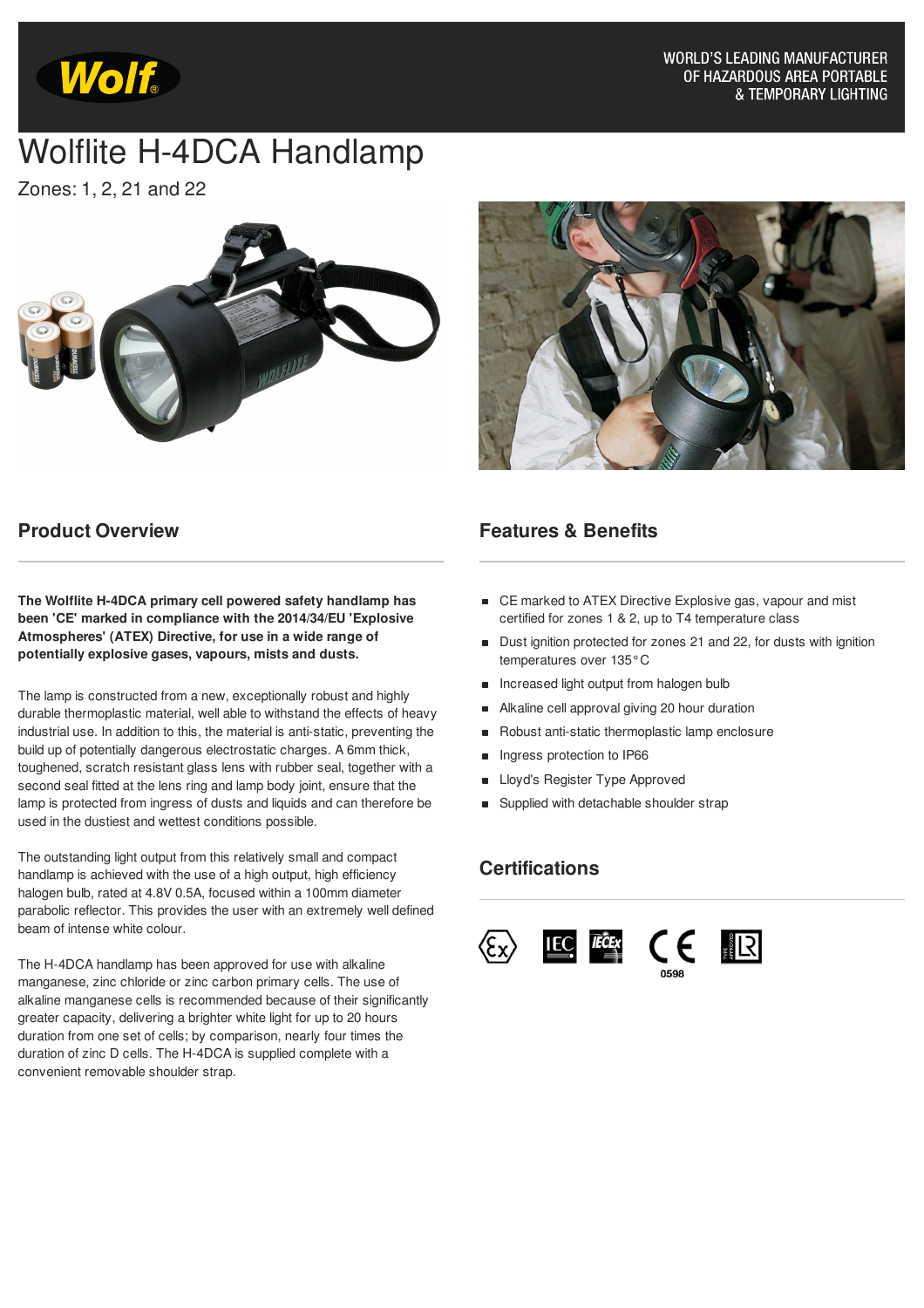| <b>Product Reference</b>            |                     | H-4DCA                                                                     |
|-------------------------------------|---------------------|----------------------------------------------------------------------------|
| <b>Product Description</b>          |                     | Safety Handlamp, Primary Cell Powered                                      |
| Code (ATEX & IECEx)                 |                     | II 2GD Ex eb ib IIC T4 Gb<br>Ex tb IIIC T135°C Db IP66                     |
| <b>Type of Protection</b>           |                     | "eb" increased safety, "ib" intrinsic safety, "tb" protection by enclosure |
| Area of Classification (Gases)      |                     | Zones 1 and 2, Gas Groups IIA, IIB and IIC                                 |
| <b>Temp. Classification (Gases)</b> |                     | T <sub>4</sub>                                                             |
| Area of Classification (Dust)       |                     | Zones 21 and 22                                                            |
| Max. Surface Temperature (Dust)     |                     | $135^{\circ}$ C                                                            |
| <b>Ambient Temperature</b>          |                     | $-10\degree$ C to $+40\degree$ C                                           |
| <b>Certificate</b>                  |                     | ATEX BAS00ATEX2176X / IECEx BAS 16.0076X                                   |
| <b>Enclosure</b>                    |                     | Thermoplastic, Anti-Static                                                 |
| Lens                                |                     | Toughened Glass (6mm)                                                      |
| <b>Beam Type</b>                    |                     | Spot                                                                       |
| <b>Light Source</b>                 | <b>Part Number</b>  | <b>H-141 Only</b>                                                          |
|                                     | <b>Type</b>         | Halogen Filled Filament Bulb                                               |
|                                     | <b>Volts</b>        | $4-8V$                                                                     |
|                                     | <b>Watts (Amps)</b> | 2.4W (0.5A)                                                                |
|                                     | Output              | 37lm (at nominal voltage)                                                  |
|                                     | Life                | 20hrs (at nominal voltage)                                                 |
| <b>Power Source</b>                 | <b>Part Number</b>  | 4 x H-20 (LR20)                                                            |
|                                     | <b>Type</b>         | LR20/R20 Primary Cells to IEC60086                                         |
|                                     | <b>Volts</b>        | $4 \times 1.5V$                                                            |
| <b>Light Duration</b>               |                     | Up to 20hrs                                                                |
| <b>Ingress Protection</b>           |                     | IP66 to EN60529:1992                                                       |
| Weight                              |                     | 1.45Kg (incl. cells)                                                       |
|                                     |                     |                                                                            |

 $\blacksquare$ All information has been gathered under laboratory conditions, the user must regard the values given as approximate.

Changes may be made to the above specification without notification, details are available on request.